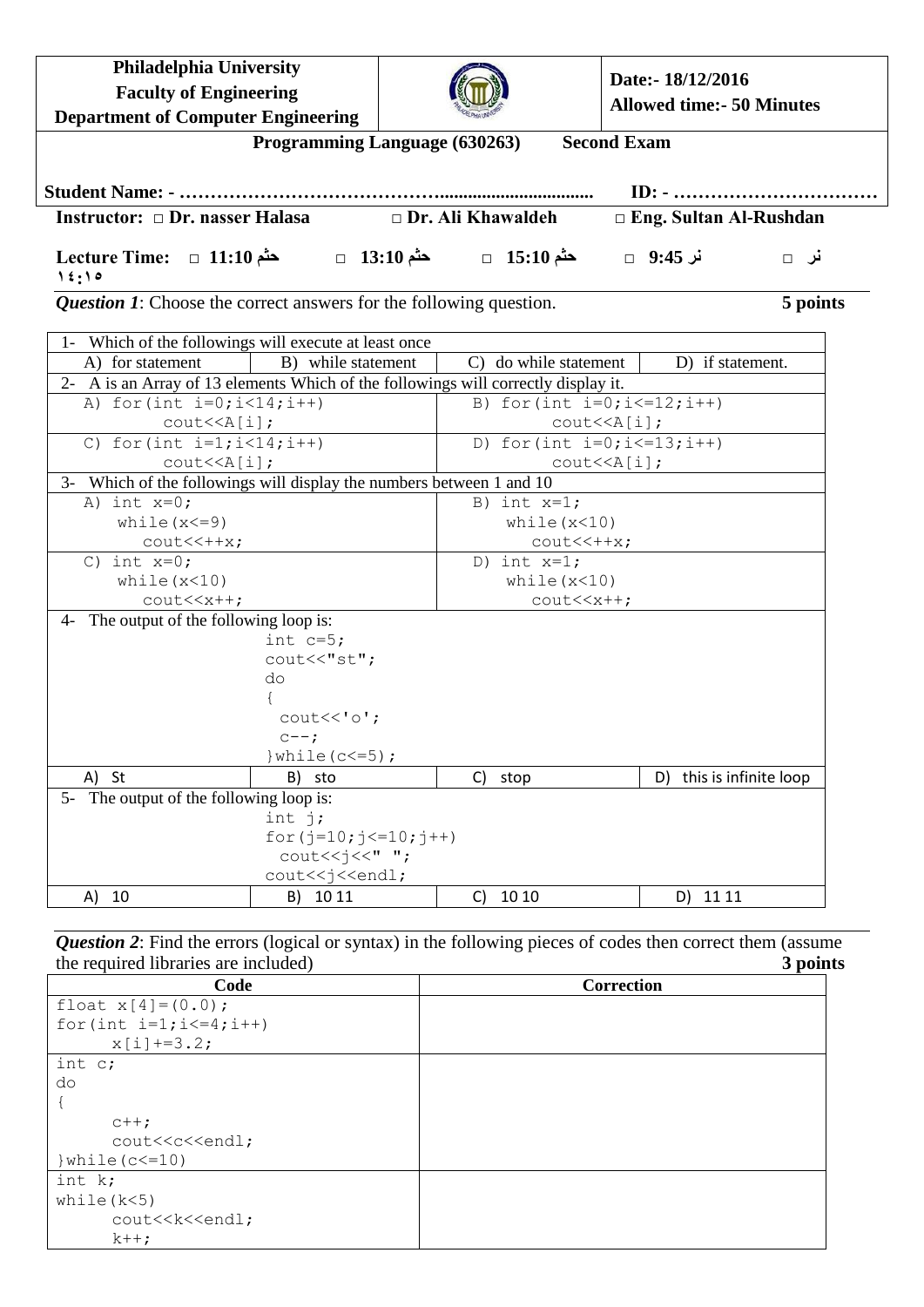*Question 3*: What is the output of the following pieces of code? **5 points**

| Code                                                               | Output |  |  |  |
|--------------------------------------------------------------------|--------|--|--|--|
| char $ch='A$ ';                                                    |        |  |  |  |
| switch(ch)                                                         |        |  |  |  |
| $\{$                                                               |        |  |  |  |
| case 'a':                                                          |        |  |  |  |
| $\text{cout}<<"1111\$                                              |        |  |  |  |
| case 'b':                                                          |        |  |  |  |
| cout<<"2222\n";                                                    |        |  |  |  |
| break;                                                             |        |  |  |  |
| default:                                                           |        |  |  |  |
| cout<<"3333\n";                                                    |        |  |  |  |
| case 'c':                                                          |        |  |  |  |
| $\text{count}<< \text{``}4444\$ n";                                |        |  |  |  |
|                                                                    |        |  |  |  |
| int $x=0, y=45;$                                                   |        |  |  |  |
| while $(y>0)$                                                      |        |  |  |  |
| $\{$                                                               |        |  |  |  |
| $y=y/2;$                                                           |        |  |  |  |
| $x++;$                                                             |        |  |  |  |
|                                                                    |        |  |  |  |
| $\text{count}<<''x=''<$                                            |        |  |  |  |
| int $i, x;$                                                        |        |  |  |  |
| for $(i=0, x=1; i<10; i+=2, x--)$                                  |        |  |  |  |
| $if(x * i < 0)$                                                    |        |  |  |  |
| break;                                                             |        |  |  |  |
| cout<<"x="< <x<<endl;< td=""><td></td></x<<endl;<>                 |        |  |  |  |
| cout<<"i="< <i<<endl;< td=""><td></td></i<<endl;<>                 |        |  |  |  |
| char ch[7]={'o','y','x','e','k','s','p'};                          |        |  |  |  |
| for (int $i=1; i<7; i+=2$ )                                        |        |  |  |  |
| cout< <ch[i];< td=""><td></td></ch[i];<>                           |        |  |  |  |
| cout< <endl;< td=""><td></td></endl;<>                             |        |  |  |  |
| cout< <ch[0]<<ch[4]<<endl;< td=""><td></td></ch[0]<<ch[4]<<endl;<> |        |  |  |  |
| int Arr[6]= $\{14, 16, 18, 20, 22, 24\}$ ;                         |        |  |  |  |
| for $(int i=0; i<6; i++)$                                          |        |  |  |  |
| $if(Arr[i]$ $3 == 0)$                                              |        |  |  |  |
| cout< <arr[i]<<endl;< td=""><td></td></arr[i]<<endl;<>             |        |  |  |  |

| <b>Question 4:</b> Perform the following tasks.    | 2 points |
|----------------------------------------------------|----------|
| Declare a two diminution array of 3 rows and 4     |          |
| columns of real values and then use for statements |          |
| to initialize each element in the array            |          |
|                                                    |          |
|                                                    |          |
|                                                    |          |
|                                                    |          |
| Rewrite the following if statement using switch    |          |
| statement                                          |          |
| int x;                                             |          |
| $\text{cin} \gg \text{x}$ ;                        |          |
| if $(x)=0$ & $x<2$ )                               |          |
| $\text{cout} \ll \text{"hello} \cdot \text{"};$    |          |
| else                                               |          |
| if $(x)=2&2x<4$ )                                  |          |
| $\text{cout} \ll \text{"hi} \n\rightharpoonup$ r   |          |
| else                                               |          |
| cout<<"bay\n";                                     |          |
|                                                    |          |